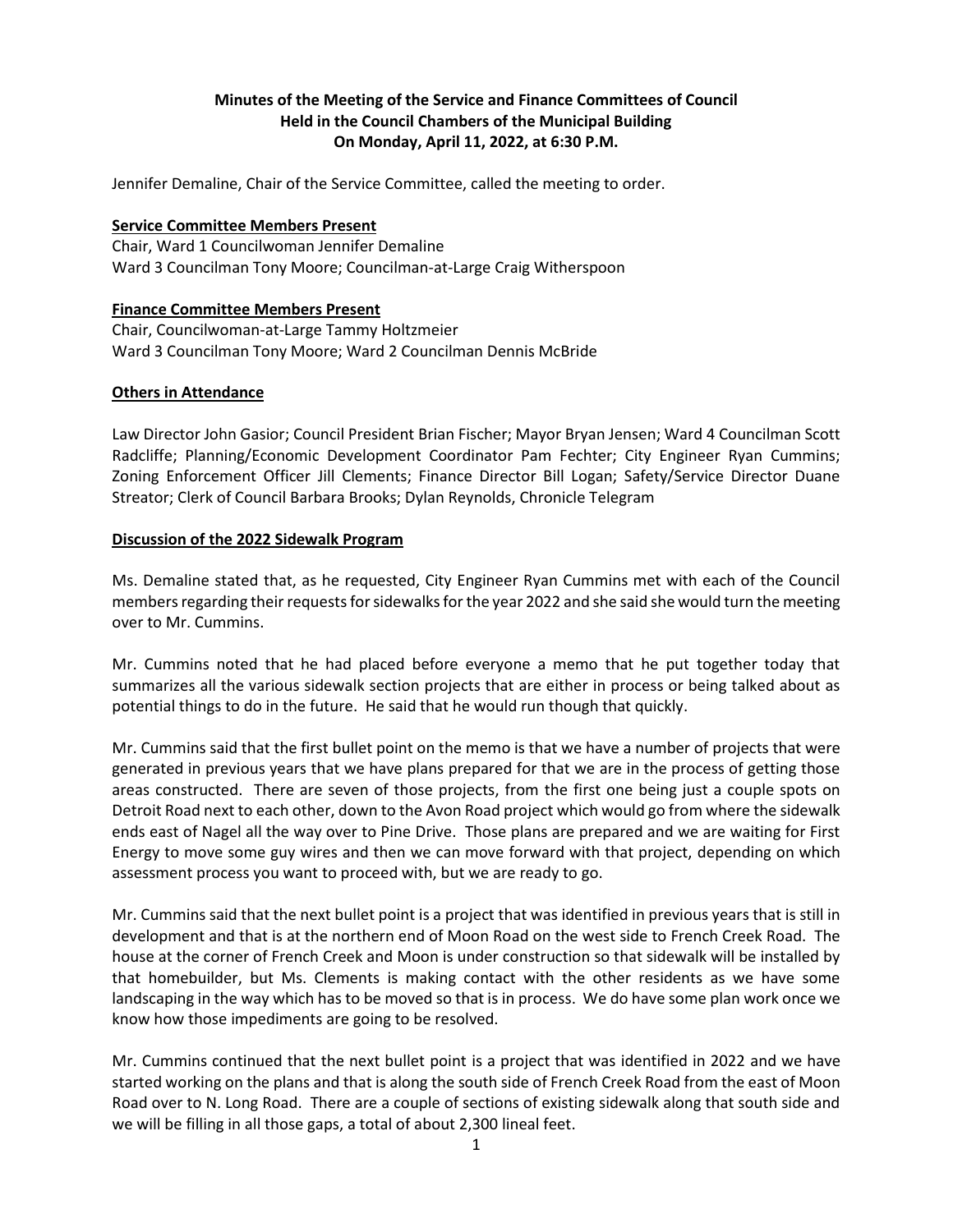Mr. Cummins stated that the next bullet point lists sidewalk projects that have been talked about with Council members in some of the recent discussions but plans are not yet in development, although he anticipates that we will probably get those underway shortly after this meeting. The projects are as follows:

1. Almost in the middle of Moon Road on the east side extending to the south to Detroit Road, and is a 4 ft. wide concrete sidewalk. The northern portion of Moon Road is an existing 8 ft. asphalt path. In talking with Ms. Demaline, it is the desire to have a 4 ft. concrete sidewalk to the south so that is what that is planned for.

2. The east side of Colorado Avenue extending all the way over to the northeast of the Library. The sidewalk comes to a stop there. This would take it over to Northgate Park and then go even beyond that some more and then up more to Windmill Way and that would complete that entire walk there and provide good access to the Library as well as the Park.

3. Add a pedestrian crossing at Harvest Drive to the Library; this is something that we can look into and look at the traffic numbers and make sure that we recommend a safe, appropriate crossing.

4. Jaycox Road between Emory Drive and Saddle Creek on the west side about 750 ft., filling in between those two streets. That will provide a continuous route along the west side of Jaycox.

5. Near the end of Schwartz Road and Jaycox Road going to the west to the entrance of the upcoming Lorain County Metro Parks new park there, about 900 ft. total. It would close a gap and we would have a crossing there as well so that neighborhood could get over to the park pretty easily.

6. Along the west side of Center Road from Falcon Crest down to Kinzel and that is about 3,000 ft. and that would include coming across what was previously, and might still be, the Wolf property and that would include a pedestrian bridge over French Creek

Mr. Cummins added, and we have a couple other projects that were discussed, what he would classify as long-range projects. One is getting from Kinzel Road all the way down to South Park Drive along Center Road. In his opinion, that might be a project to consider addressing when that section of roadway is widened as there are quite a number of impediments such as right-of-way needs, drainage issues, etc. That would solve a lot of those problems all at one time. So that is where that is currently unless we get directed to do otherwise. And then also on Detroit Road from Veterans Memorial Park over to Briar Lakes Subdivision, about 3,400 ft. along the south side to close up a gap.

Mr. Cummins said, just to wrap up this memo, then, he did look at what is being estimated for projects in and around Avon and he also checked information from ODOT. There are a lot of projects being estimated around \$10.00 per sq. ft. for sidewalk. Adding in some of the extra things on top of that such as restoration of grass, some grading, etc., he thought that \$12.00 per sq. ft. would be a safe budget number. So he provided a listing of frontages from 100 ft. through 500 ft. and whether it is a 4 ft. walk or a 5 ft. walk. In general, on streets that already have some amount of walk, and if that walk is already 4 ft. wide, you would leave the 4 ft. width and any gaps that we fill in would be a 4 ft. wide sidewalk. If it is a new section, maybe a street where we do not have any sidewalk, the new standard for subdivisions within Avon is the 5 ft. walk. He thinks that 5 ft. is a more desirable width as it is easier for people to pass going in opposite directions and so based on the length of frontage and the width of walk, he laid out a rough budget cost for the work. He also provided a per lineal foot cost, based on whether it is a 4 ft. walk or a 5 ft. walk.

Mr. Cummins said that he found out just prior to this meeting that the Service Dept. had discussions with a local concrete construction company and got some generic information about pricing from them as well. The quoted pricing is \$7.45 up to \$9.65 per sq. ft. based on the size and length and width of the walk. He said that his price as a budgetary price accounts for some of the other things that come along with building a sidewalk. So he definitely would say that a \$10.00 - \$12.00 range would be a good budget number.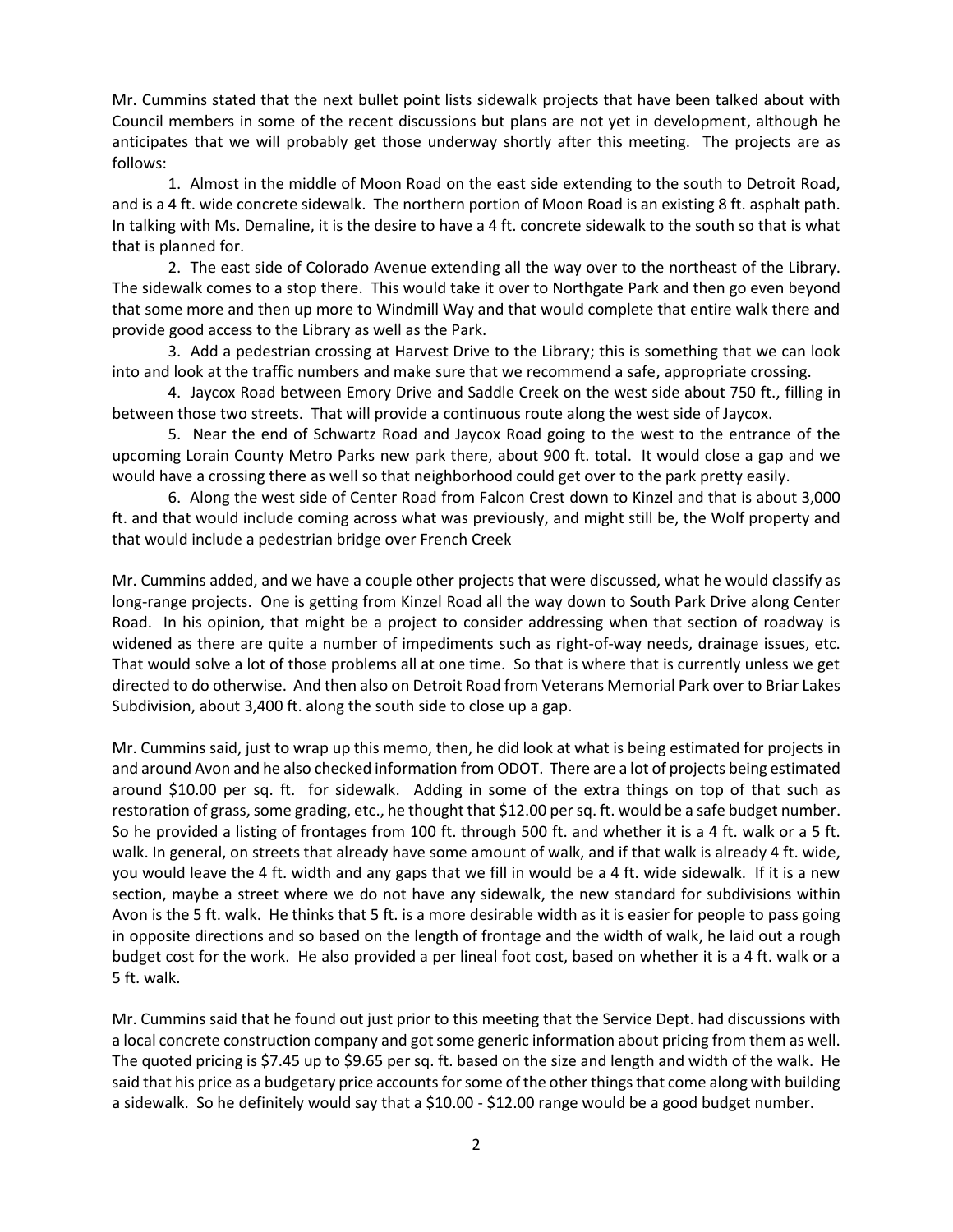Mr. Fischer asked Mr. Cummins what the percentage of increase was for future projects identified in 2022 and Mr. Cummins said he would think that what has been put forth in 2022 is a pretty substantial increase over what has been done in previous years. He said just looking at the projects there: number 1 is 2,400 ft. in length, number 2 is 3,200 ft. in length, then 750 ft, 900 ft. and 3,000 ft. for the others, that is a very large amount of sidewalk to be working on planning out and eventually constructing. He said that the schedule for some of those projects, like the project on Jaycox between Emory Drive and Saddle Creek, seem pretty simple and could go this year. But the project along Colorado Avenue where there are some right-of-way issues, some grade issues and probably some drainage issues, will take planning and set-up work this year and then be ready to go at the beginning of the construction season for next year.

Mr. Moore asked if it would make more sense or be easier to connect sidewalks on the east side of Rt. 83 vs the west side because the Miller Nature Preserve is on the east side and there are some sidewalks there from Wyndemere south. Mr. Cummins said that the initial planning, at least to date, has been for sidewalk to go on the west side; that is where sidewalks were installed along Rt. 83 further to the north. He would have to get back into it as to why that side was chosen. We can look at that again as we open that back up. Mr. Moore stated that with the park system connecting all the way over to there, he got to thinking it would be maybe easier to connect into because the Miller Nature Preserve has the sidewalk right by their place and we could work with the property owner on the east side to construct a bridge there. Mr. Cummins said that we certainly can look at that.

Ms. Demaline stated that she thought that is where her Ward borders with Mr. Moore's Ward and together they are looking for connectivity on at least one side of Rt. 83 to get us north.

Mr. Cummins stated that he was able to bring the area up on Google maps and at least part of the thought was that there is a continuous line of sidewalk on the west side of Rt. 83 from Detroit Road and you have the path into the Aquatic Center on the west side. There is a pretty sizable area with no sidewalk on the east side beginning at the Winking Lizard and heading south down to Bentley so he thought that the initial thinking was of continuing having the west side be the preference to connect.

Mr. Moore noted that with everything going on on Rt. 83, he thinks that connecting there is really important.

Mr. McBride asked if people were given notices last year for the Jaycox Road project, from I-90 up to Detroit Road and Mr. Cummins said, yes, that is number 4 under the first bullet on the memo. That project is from the Utilities Dept. garage up to 2250 Jaycox Road and then that is also bringing the sidewalk up to the intersection of Jaycox and Middleton. We need to make some improvements at Jaycox and Middleton to allow for pedestrian access and those are signals and crosswalks so that is also part of it. That is project number 7 as well. Mr. McBride asked if the sidewalk goes all the way up to I-90 and Mr. Cummins said, it does not; it gets us two homes north of Middleton and then there would be a gap to get up to I-90.

Mr. Radcliffe asked if a homeowner were to receive a letter from the City saying we are working on a massive plan to put sidewalks everywhere and that homeowner wants to go and do it on their own, do they have to submit plans for the sidewalk to the City to review? Mr. Cummins said they would have to certainly get a permit from the Building Dept. Mr. Radcliffe stated that there is a lot of patchwork on Schwartz, on Jaycox between Detroit and Schwartz, and then going south farther up to Mills. He said that he thought that their intent was to go more broadstroke and say the City wants a master plan for installing sidewalks. To say where we would like to see people doing that, and then go back in later and start filling in the gaps on a general basis. But this sounds like it is just an expansion of our plans from the last few years, which is fine but he thought we were going to ramp it up a little bit and go more broadstroke with this. We want to see this connectivity; every one of us gets calls about it and there are certainly areas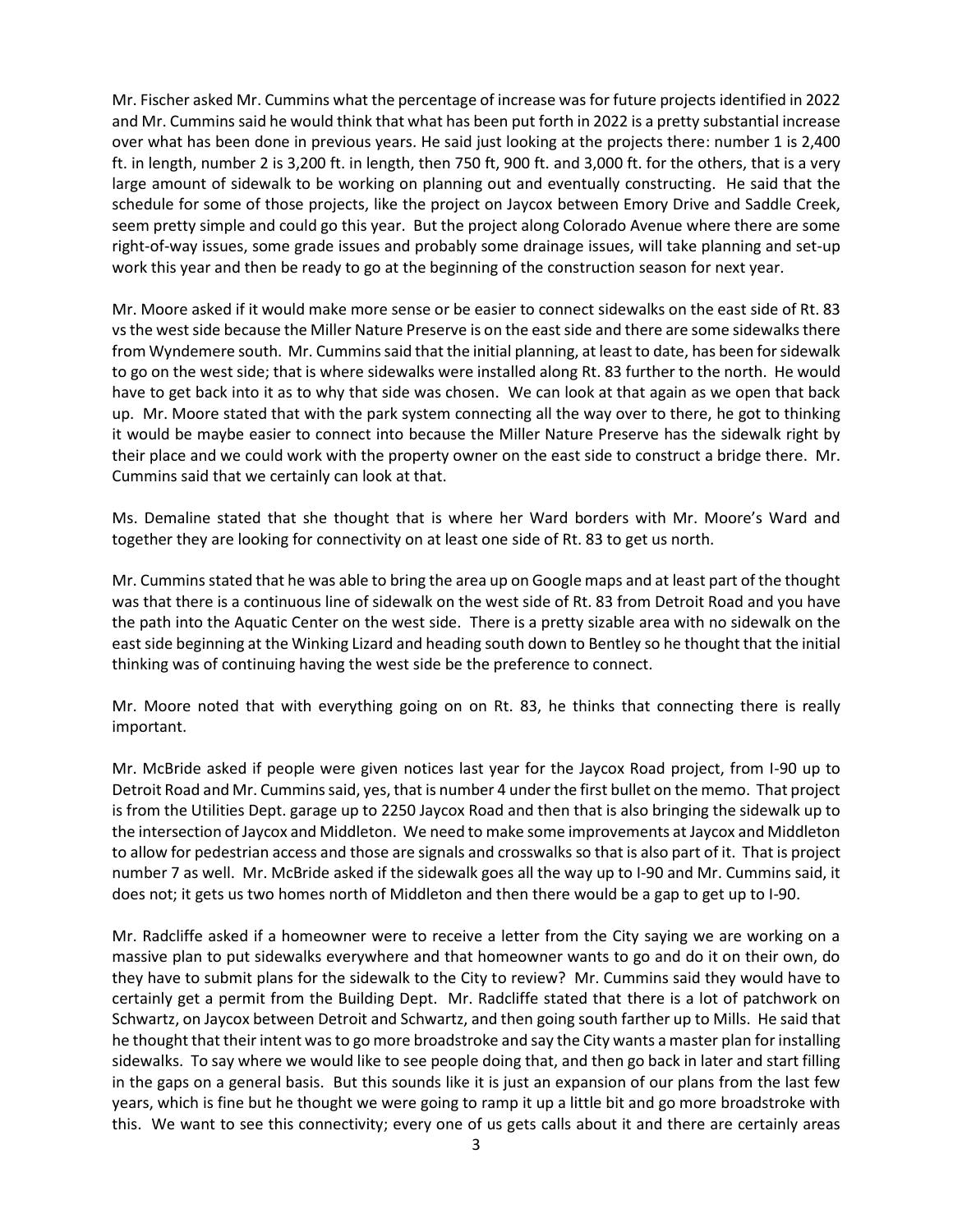that need to be addressed. He agrees that there are areas where the work should wait until the road is widened but these piecemeal ones in some of the smaller areas with less traffic, where the road is not going to be upgraded for awhile, should be done. There are a lot of residents that would take this on on their own to just go do that, with encouragement of the City saying they can work with these contractors and get some good prices.

Mr. Cummins said he thought that any property owner has the ability to decide to put the sidewalk in if they do not have sidewalk and they come to the Building Dept. to get a permit to do that. The only hesitation he has is that on the main routes, but on some of the side routes, too, doing it in a piecemeal fashion might make it more difficult to fill in the gap just by someone making a choice that works for them and then makes it difficult for people on both sides of them. But if someone wanted to put in their sidewalk, he does not believe that they would be stopped in any way from doing that. We would be happy to give them whatever guidance we could to do that. Mr. Radcliffe said that is where a resident would get a letter from the City saying we are going down this path of getting sidewalks everywhere with some resources to the Building Dept. or Zoning or whatever the people might need. Mr. Cummins said, yes, people run into questions about the right-of-way, they have landscaping in place and want to just bend around it, etc. And that may work for them now but is that really the look that you want long-term? He was just saying we have to be a bit careful telling everyone to feel free to put their sidewalks in right now. Mr. Radcliffe said, yes, but the City could need six more people like Mr. Cummins to get this done in a period of less than 10 years based on doing these projects later and maybe that is what we want to do. What is our time frame? What is our scope? How do we want to define it? Mr. Radcliffe said, for him, it is still the same as what it has been before. He wants to see Schwartz Road on both sides covered, Jaycox Road on both sides covered, Nagel Road both sides covered and he wants to add Mills Road this year. We have not talked about that before but if some of the development comes in that connects out onto Mills Road from Nagel, people could do a loop that way as a walking path. So from his standpoint here tonight he is looking for a broader scope as to what we are trying to plan.

Ms. Demaline said that she agreed with Mr. Radcliffe. She thought it was great to have the opportunity to meet with the Mayor, Mr. Cummins and Ms. Clement to review where we would like to see sidewalks per Ward but overall as a City, she thinks it is important to identify where we want to go from here.

Mr. Witherspoon stated that he noticed that the first thing on Mr. Cummins' memo is 37600 Detroit Road, which is the old lumber yard, carpet/flooring business and he asked Mr. Cummins if the plan was to put a sidewalk across the asphalt. Mr. Cummins stated that is now a concrete drive with a new, very wide concrete apron but the property owner has property beyond the apron. He has frontage on Detroit that would need sidewalk and he very specifically laid out socket joints trying to define a 4 ft. path that he desired for people to walk across his apron. So upon learning that, we modified the drawings to line up with that path in an effort to appease the property owner and obtain the needed property rights but yes, it will be going across the current apron. We are not reconstructing any part of the apron but he does have a frontage on Detroit Road outside of the apron that he still needs to construct sidewalk on.

Ms. Demaline stated that if there was no further discussion on the actual sidewalk locations, she would ask Mrs. Holtzmeier, Finance Committee Chair, to begin the finance portion of this meeting.

Ms. Holtzmeier said that what she desires to come out of this meeting is for the Finance Committee and the Service Committee, since this is a joint committee, to come out with a recommendation to bring something to Council as a Whole, which then we can discuss and vote upon to have some more action.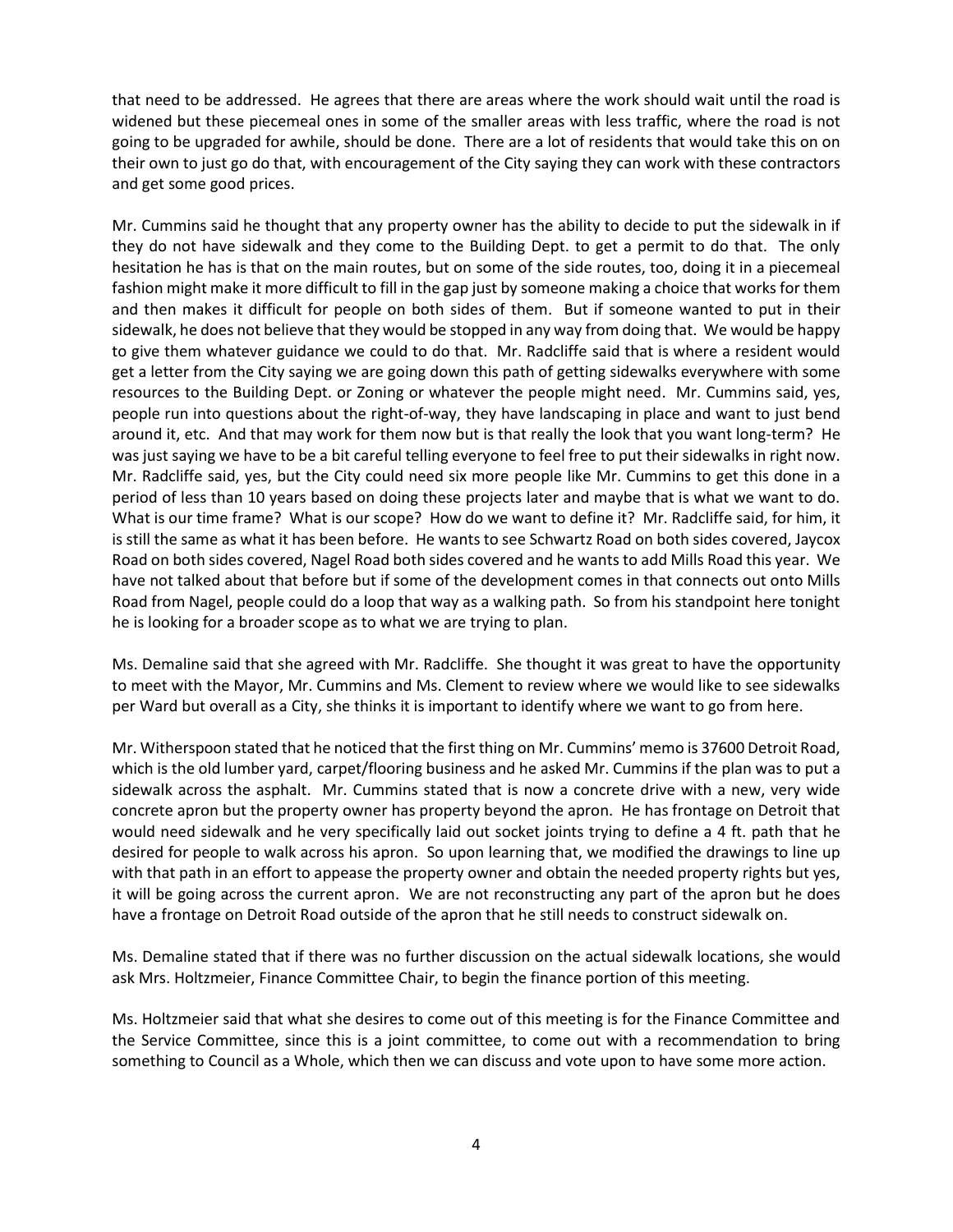Mrs. Holtzmeier thanked Mr. Cummins for providing the cost estimates as well as listing out the sidewalks. She then asked Mayor Jensen, from the perspective of the Administration and looking at these projects and the cost associated, if the Administration had any recommendation about these sidewalks

Mayor Jensen stated that he was going to have Mr. Gasior explain to the Committee the two different options for doing the projects but he would tell them that the option that the Administration favors is assessing a sidewalk project like we do with a sanitary sewer project where we need an Equalization Board and we do big groups of sidewalks just like Mr. Radcliffe was saying. This year it is a little bit too late to do that but next year we could have that in place in time. He then asked Mr. Gasior to explain the two different options, the one we have typically used and then the one assessing the project and what that would entail.

Mr. Gasior said that the way we have been doing it is we have been following Chapter 729 of the Ohio Revised Code, which is specifically made up for sidewalks and that process is fairly easy. You do your plans and specifications, preferably in December or January. Then you could come in front of Council with a Resolution declaring a necessity of installing the sidewalks for which you already have your plans and specifications. The Resolution is passed and then you would give the homeowner 3 to 6 months to install the sidewalks. So if you were to pass that Resolution declaring a necessity say the beginning of March in any given year, you could probably get the mailings out by the end of March and people could start putting sidewalk in in April, May, and June, and you would give them until September 30<sup>th</sup> to get it done and if they do not get it done then the City would hire a contractor to complete the work, probably by November before the weather gets too cold. And then you could give the homeowner anywhere from 30 days to 180 days to pay in full and avoid all the interest and other service charges that the County would charge to put that on their tax duplicate for 10 years.

Mr. Gasior said that people in the past balked at the idea of paying it in full because we were only giving them 30 days but we can give them 90 days or 180 days and we may get a better response doing that. The nice thing about going that route is that the property owner would be mailed the plans and specifications along with the letter instructing them to put the sidewalk in by a certain date. If they have any questions they can call the City Engineer. At the end of the line, the City will put the sidewalk in for people who have not done so and we will bill them and then they have two weeks to come to a Council meeting and object, so in effect, Council becomes the Equalization Board under Chapter 729 and Council can reduce the assessment for whatever reason the homeowner would give or just leave it the same but it is a two-week process. And then it is over; the sidewalk is installed. If you begin this process early enough in January, in theory you could plan It out for the whole City and make everybody do it in one year. That would not be good for the City Engineer but in theory, if you had all the plans and specifications for every sidewalk you could go ahead and do that. Things get complicated regardless of which way you go when you start talking about easements and trying to avoid the 150-year old tree in front of the house that you just do not want to lose. Another factor to consider with the sidewalks is just the right-of-way itself. How wide is the right-of-way now, how wide do we want that right-of-way to be say in 10 years if it is a collector street? It could be sitting at 60 ft. right now and we need that to go to 80 ft. which means 40 ft. from the center line on either side, and those are factors that have to be considered when you are talking about Nagel Road, Jaycox Road, Mills Road, and Schwartz Road.

Mr. Gasior said the other alternative is the Chapter 727 process which is used primarily for sanitary sewers, waterlines, and roadway, but it can be used for sidewalk. You begin by preparing the plans and specifications and then of course you could see a voluntary petition for sidewalks if a street would have 60% of the frontage come in and ask for sidewalks but he doubts that would ever happen. So you are going to be doing an involuntary assessment and the City will be paying 2% and the cost of intersections and you are going to just go out and bid the job. But first of all are the plans and specs and the declaration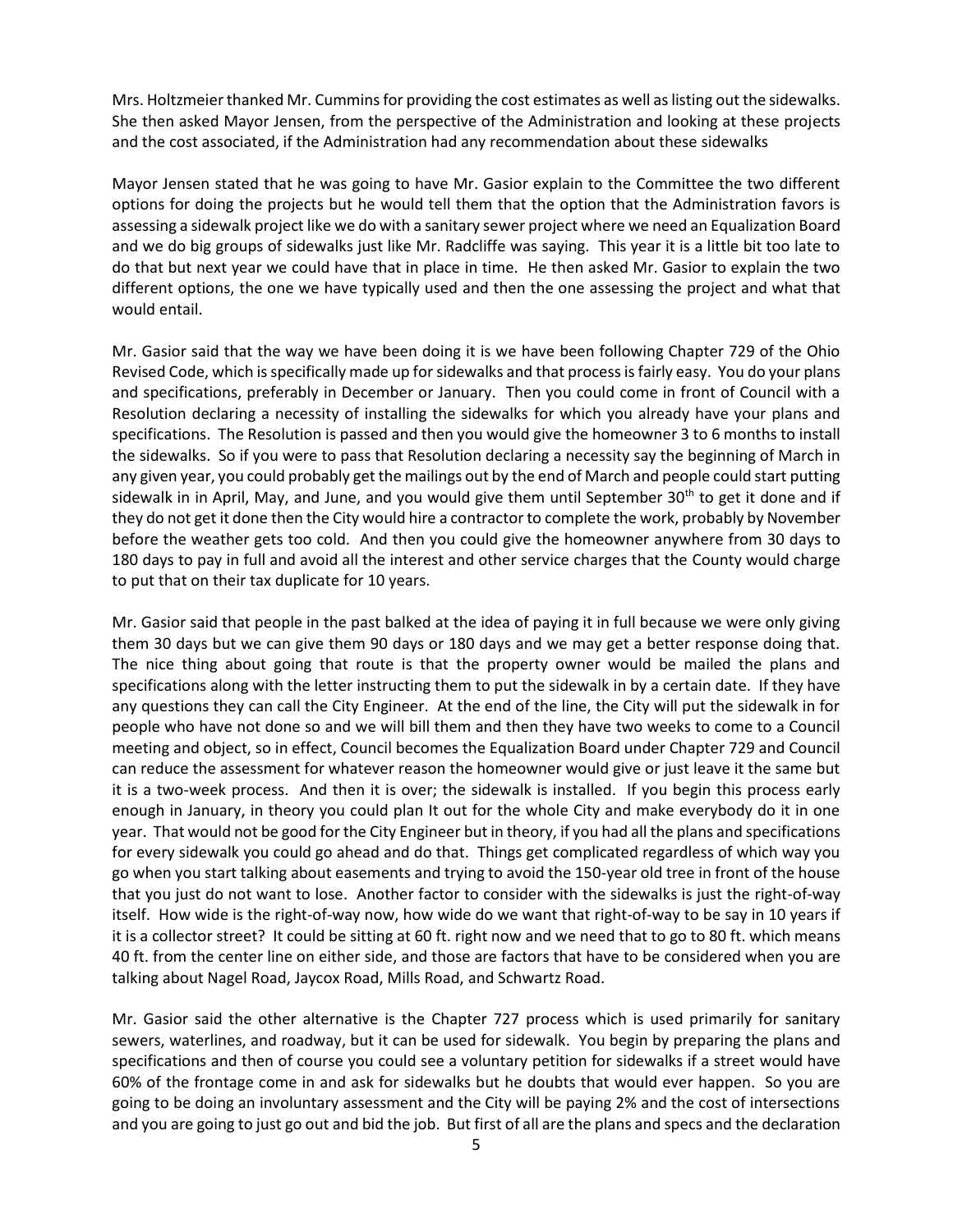of necessity. Then everybody who is going to get a sidewalk will be notified of the plans and specs and the cost. They will be given an opportunity to come before an Equalization Board if they are unhappy about the total cost and that adds a couple of months to the process from the time you pass that Resolution declaring a necessity and then if you have to acquire property, you are probably going to have to do the negotiation to acquire it. You cannot go out to bid on that job until you have solidified all of the property rights so you have to negotiate your property rights and maybe it is several parcels. Once that is done, you will go out to bid, award the bid, and the work will be done. And when the work is done we will send out notices to all the property owners and then we will do the final assessing ordinance. The one time we used that process was along Rt. 83 because with that being such a busy street, it seemed like it would be better for us to just go out over the course of maybe three or four days and have all the sidewalk installed at one time with one contractor and do the maintenance of traffic and be done with it as opposed to having property owners staggering their work over time and having traffic continually disrupted. When you are dealing with local streets, that is usually not a problem. So, Mr. Gasior said, he feels that the easier way is the 729 option. Over the last 15 years, we have gotten fairly good responses from the residents; there were maybe only 10% that did not install that we might have had to assess.

Mr. Logan said for some of the sidewalks that were installed in 2019 and 2018, we have a dozen or so property owners that we need to assess or at least reach back out to them because they have not paid and these are sidewalks that the City put in. A few of them are on Rt. 83. A lot of people on Rt. 83 did pay the City directly but prior to that, since he has been here, very few have been assessed. Mr. Logan then said that he had a question in general. Last year Council passed Resolution No. R-21-21 in July and it was the necessity of constructing sidewalks. Some of the properties on this Resolution line up with one of the first seven items on Mr. Cummins' memo. Mr. Logan said that his question is, have we sent letters to these people? If we passed this Resolution in July, he does not think anybody of this group has put their sidewalk in yet. Ms. Clements stated that follow-up letters came out March 15<sup>th</sup> for two different sections to remind them that they got a letter last year that they have until August  $1<sup>st</sup>$  to put the sidewalks in. Mr. Logan said again that one or two of these line up with Mr. Cummins' list. Mr. Gasior stated that once Council passed that Resolution and sent out the letter, it is up to the property owner to put it in by that date in the Resolution and we are giving them basically an extension. We just did not put them in yet so we are still giving them another chance. Mr. Logan said that is fine, he was just saying that the way Mr. Gasior described it a little bit ago, the timing should all have been a little earlier. Mr. Gasior said he does not know whether it was because of the need for easements that slowed it down and complicated things.

Mr. Logan said again, this Resolution No. R-21-21 was passed July 12, 2021. Now he does not know what that first letter said but in any event, if he could vote on the 727 option or the 729 option, he would vote for the 729.

Mrs. Holtzmeier said so we have some current sidewalks that were voted on last year under the 729 provision that are still not put in yet and have until August to be installed. Historically, there have been some lapses of enforcement in the 729 program that makes these sidewalks installable in a more timely basis matched to our Resolution. So we have heard about two different options. One is the 729 which is the current process that we are working under and then the other option which is the 727 and Mr. Radcliffe and the Mayor have both mentioned some preferences for this. Just so we are clear on how that is defined, is that for you the 727 or the 729?

Mayor Jensen said that his preference is the 727 option and the reason he says that is if you go by the 729, it typically makes it until August  $1<sup>st</sup>$  and sometime you extend that out. Once it becomes the City's project, it is not always as easy to find contractors to install the sidewalks so we are almost looking at the following year. In the past years that has worked but it has been small projects. In the past, we never put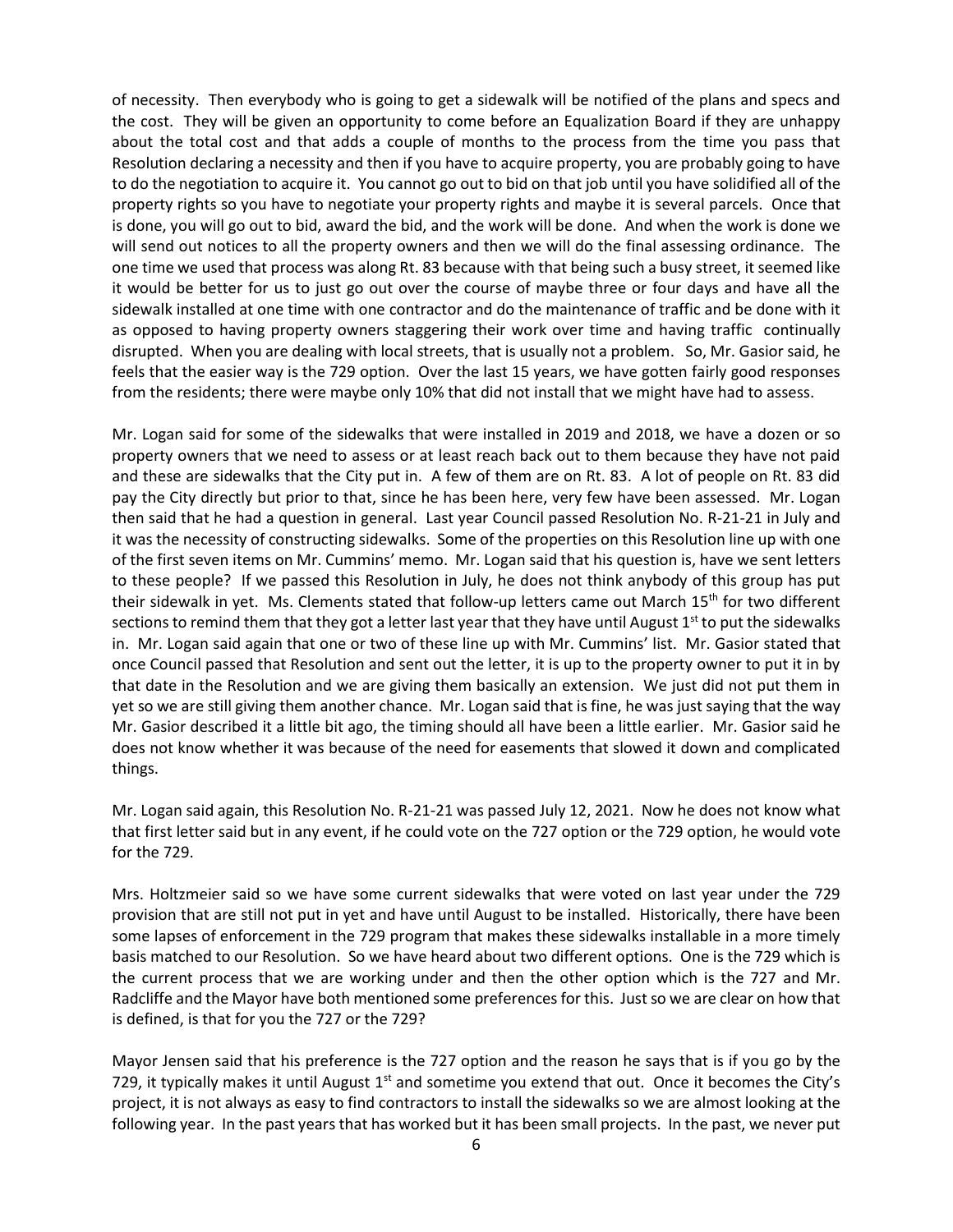in a lot of sidewalks at one time. He thinks that this Council and rightfully so, with the push of residents, wants to put in some big projects. In order to do that, it makes it difficult to have to wait for someone to install a sidewalk, and then get a contractor to finish those sidewalks if they delay it. The other thing, too, is if we put in large projects, we get a better price if we are the contractor that goes out for bid on that. Also, there is the uniformity if we are running the project. Even though we give a homeowner the prints, they are still going to do it the way they want to do it. We do get to see some of it but we are not managing the project and so that project may go in a different way. If you drive along Detroit Road, you will see some of the sidewalks that were put in by homeowners and it is all different heights and sizes. The 727 option will take a little more work on the legal part of it but it is going to be much easier for Council to say, all these sidewalks are going in. Again, homeowners will have an opportunity to come in over the wintertime if they want to argue it, but it is just going to take the process and make it that much smoother for the Administration, and Council will get what they want in terms of all the projects they want done. He thought that with the other way, you are just going to be battling little pieces here and there. Most of it does get done as Mr. Gasior said, but it is those pieces that do not get done that are the ones that just become a nuisance year after year of when are we ever going to finish this?

Mrs. Holtzmeier asked Mr. Radcliffe if that 727 option matches what he was also advocating for and Mr. Radcliffe said, yes, he would be in favor of going down that path to make it easy and with support for the residents.

Mrs. Holtzmeier asked the other Committee members for their thoughts as well because we are looking to come out of this with some sort of a recommendation to take to Council as a Whole.

Mr. Moore stated that he would be in favor of the 727 option. He thinks we look at this and say in three to five years we want to have the City totally connected. We determine the areas that need the easements and make those on the back burner of the five years, identify the areas that we know are no-brainers and just scale it up and have a definitive plan. He stated that he would be in favor of the 727 option because, as the Mayor said, with that option we have control.

Mr. McBride stated that he also prefers the 727 option. One of the things that happened last year and he received multiple calls about, particularly for Jaycox Road where the deadline for installing sidewalks came and went, was that contractors were so busy that homeowners could not get anyone to come out and give an estimate or do the work. So he thought that having the City do it enmasse as larger projects is probably going to benefit everyone and he would hope that the costs would be lower. So he is in favor of doing it under the 727.

Mayor Jensen said to understand that we would stay under the 729 this year and get some of those projects in that we are really close on. He said he does not want to delay the projects that Mr. Cummins gave them that are ready to go. Some of the ones that Mr. Cummins showed for later on that he still needs to do some work on would fall under the 727. If the 729 works out really well this year, the later projects do not have to be done the 727 way but he thinks you are still going to find at the end of this season, all the issues that had to be dealt with and we are going to be scrambling to find contractors that will have the time to do it.

Mr. Cummins said that we have seven potential projects to get started on and he thinks there is a good chance that we could handle those this year under the old process and get those in. There are going to be more issues to deal with on the larger stretches and those lend themselves to the more rigid version.

Mrs. Holtzmeier stated that she agrees with the idea of going 727 for our future sidewalk programs and sees the merit of continuing this year with 729 to not further put this behind the calendar.